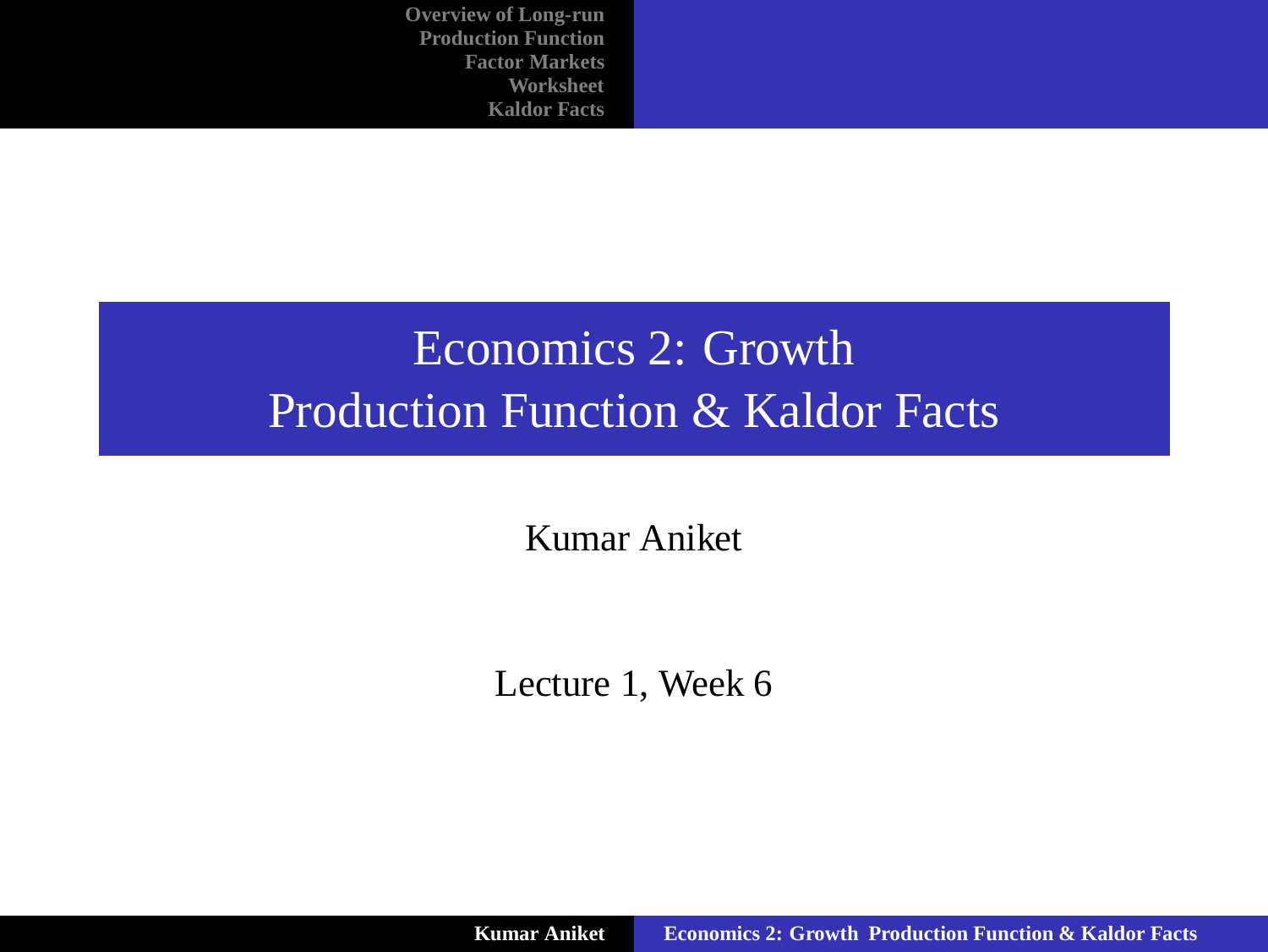Long-run Growth: Point of Departure ...

- $\blacktriangleright$  Ignore the Demand Side
	- $\triangleright$  Assumption: Prices are flexible
	- $\triangleright$  Assumption: Agents form correct expectations
- <span id="page-1-0"></span> $\triangleright$  Carefully specify the supply side
	- $\blacktriangleright$  Labour is exogenous given
	- $\triangleright$  Capital is endogenous over time
	- $\blacktriangleright$  Technology exogenous to start with ...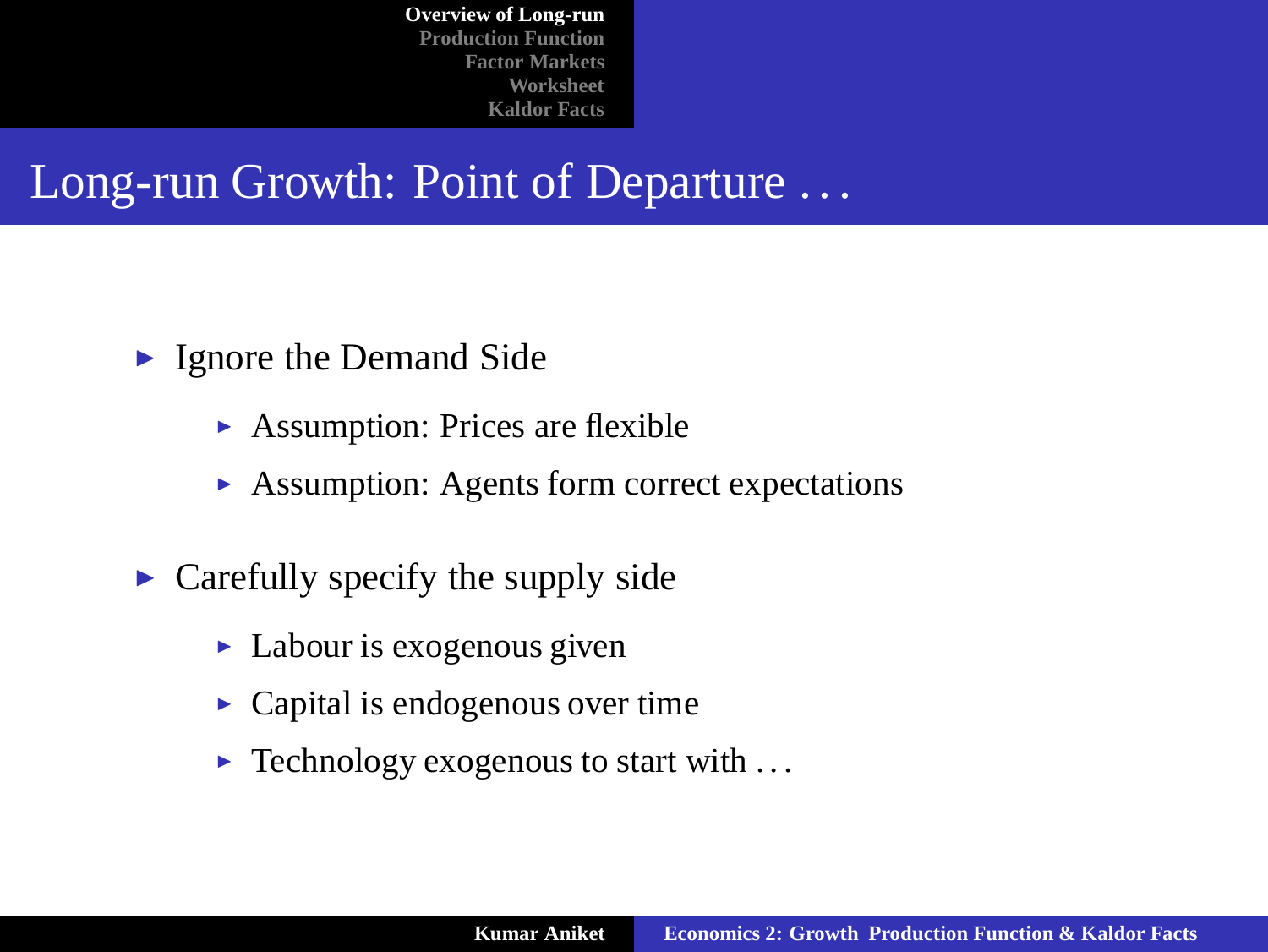**[Marginal Product](#page-3-0) [Constant Returns to Scale](#page-4-0) [Cobb Douglas Production Function](#page-6-0)**

## The Production Function

$$
Y = F(K,L)
$$
 where  $Y =$  output  
\n $K =$  capital (input / factor)

<span id="page-2-0"></span> $L =$  labour (input / factor)

#### $\blacktriangleright$  Assumptions:

- $\triangleright$  Constant Returns to Scale
- $\triangleright$  Marginal Products positive and diminishing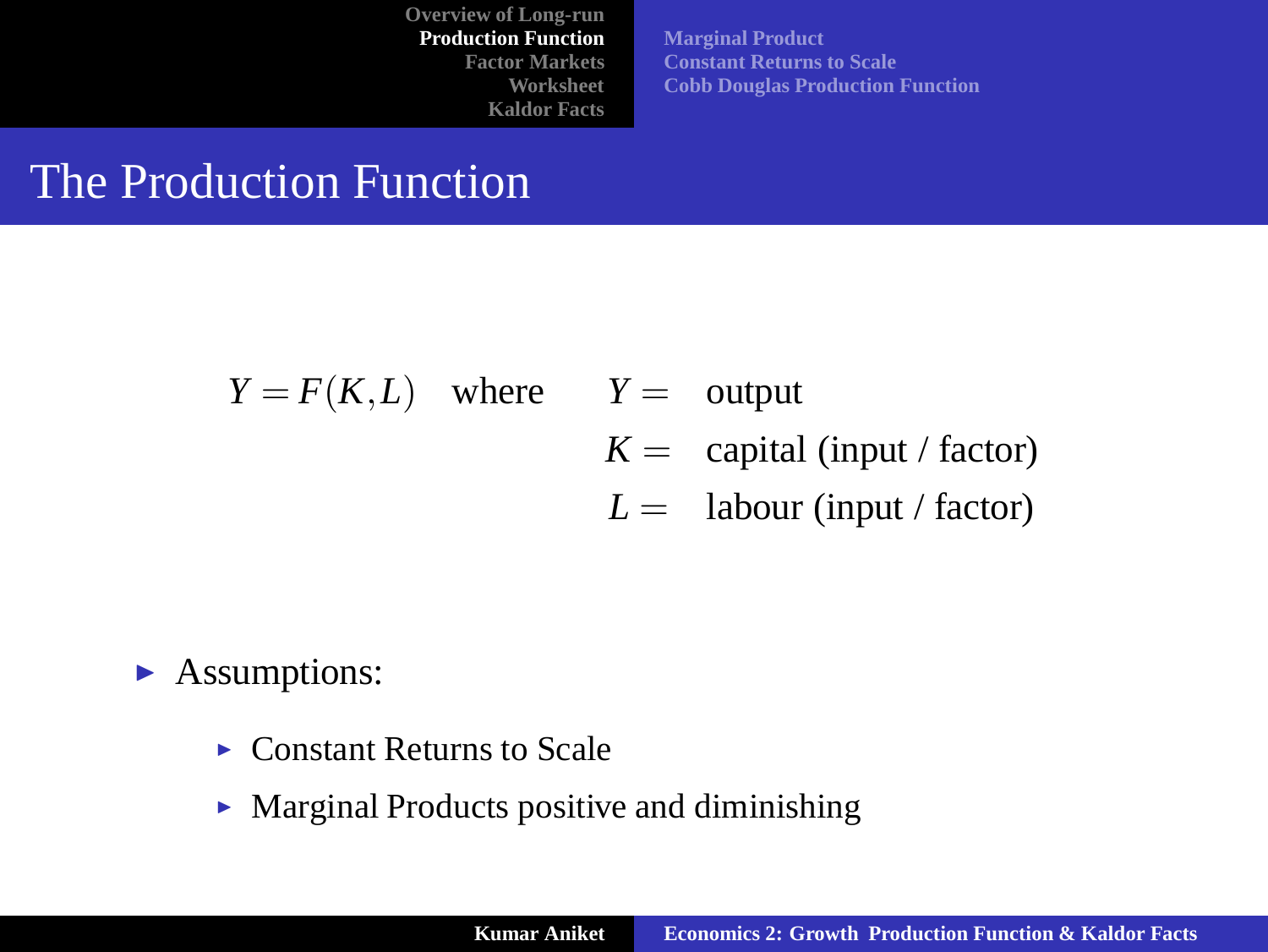**[Marginal Product](#page-3-0) [Constant Returns to Scale](#page-4-0) [Cobb Douglas Production Function](#page-6-0)**

## Marginal Products

 $\triangleright$  Marginal Product of Labour:

$$
\frac{\partial Y}{\partial L} = F_L > 0 \quad positive
$$
  

$$
\frac{\partial^2 Y}{\partial L^2} = F_{LL} < 0 \quad and \text{ diminishing}
$$

► Marginal Product of Capital:

<span id="page-3-0"></span>
$$
\frac{\partial Y}{\partial K} = F_K > 0 \quad positive
$$
  

$$
\frac{\partial^2 Y}{\partial K^2} = F_{KK} < 0 \quad and \text{ diminishing}
$$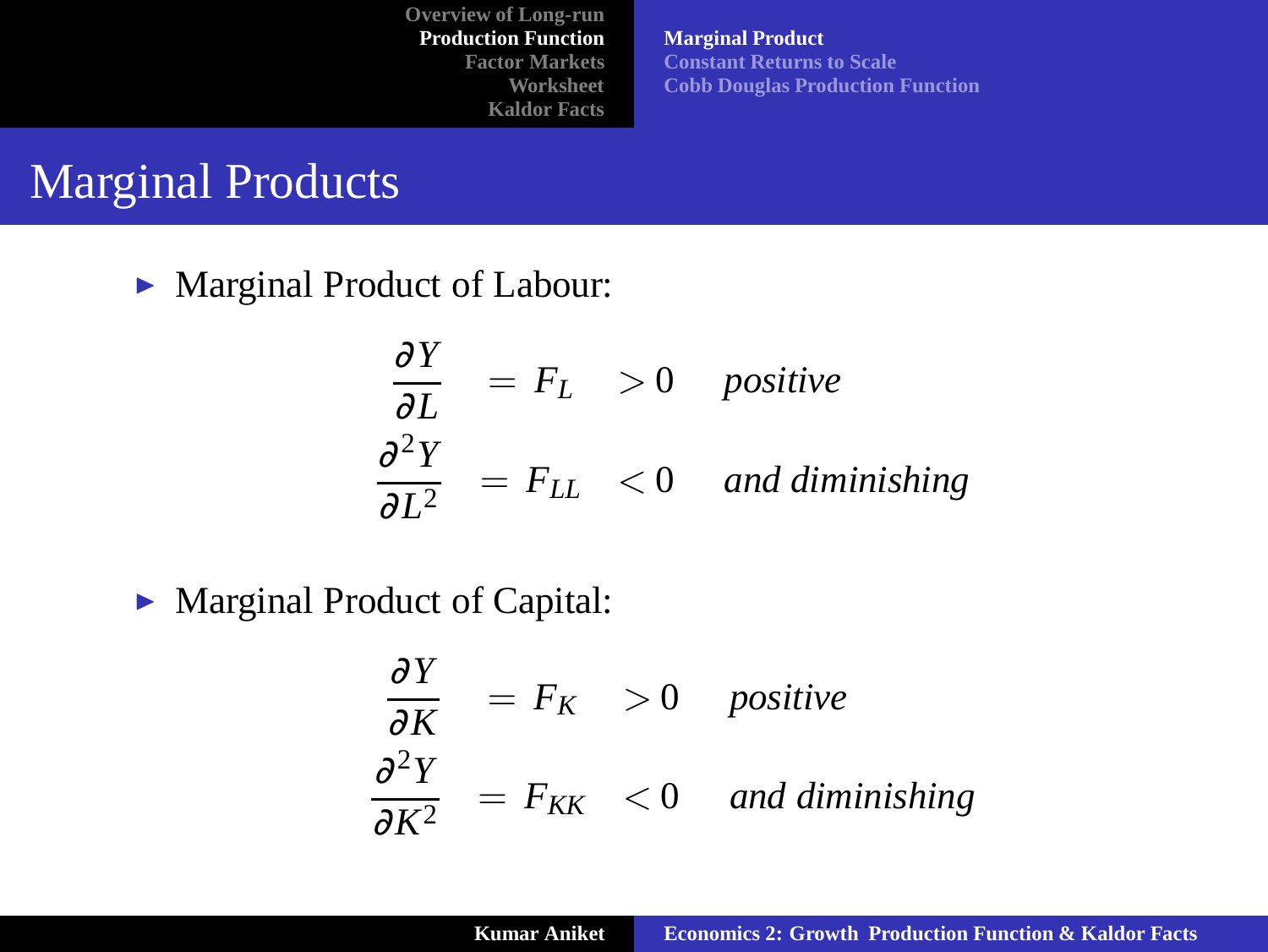**[Marginal Product](#page-3-0) [Constant Returns to Scale](#page-4-0) [Cobb Douglas Production Function](#page-6-0)**

#### Constant Returns to Scale

$$
\lambda Y = F(\lambda K, \lambda L) \qquad \lambda > 0
$$

#### $\blacktriangleright$  Implication of Constant Returns to Scale

*FKL* > 0 *(Factors are Complementary)*

<span id="page-4-0"></span>
$$
Y = F_K K + F_L L
$$
 (Euler's Theorem)

Euler's Theorem  $\Rightarrow$  Factor payments exhaust the output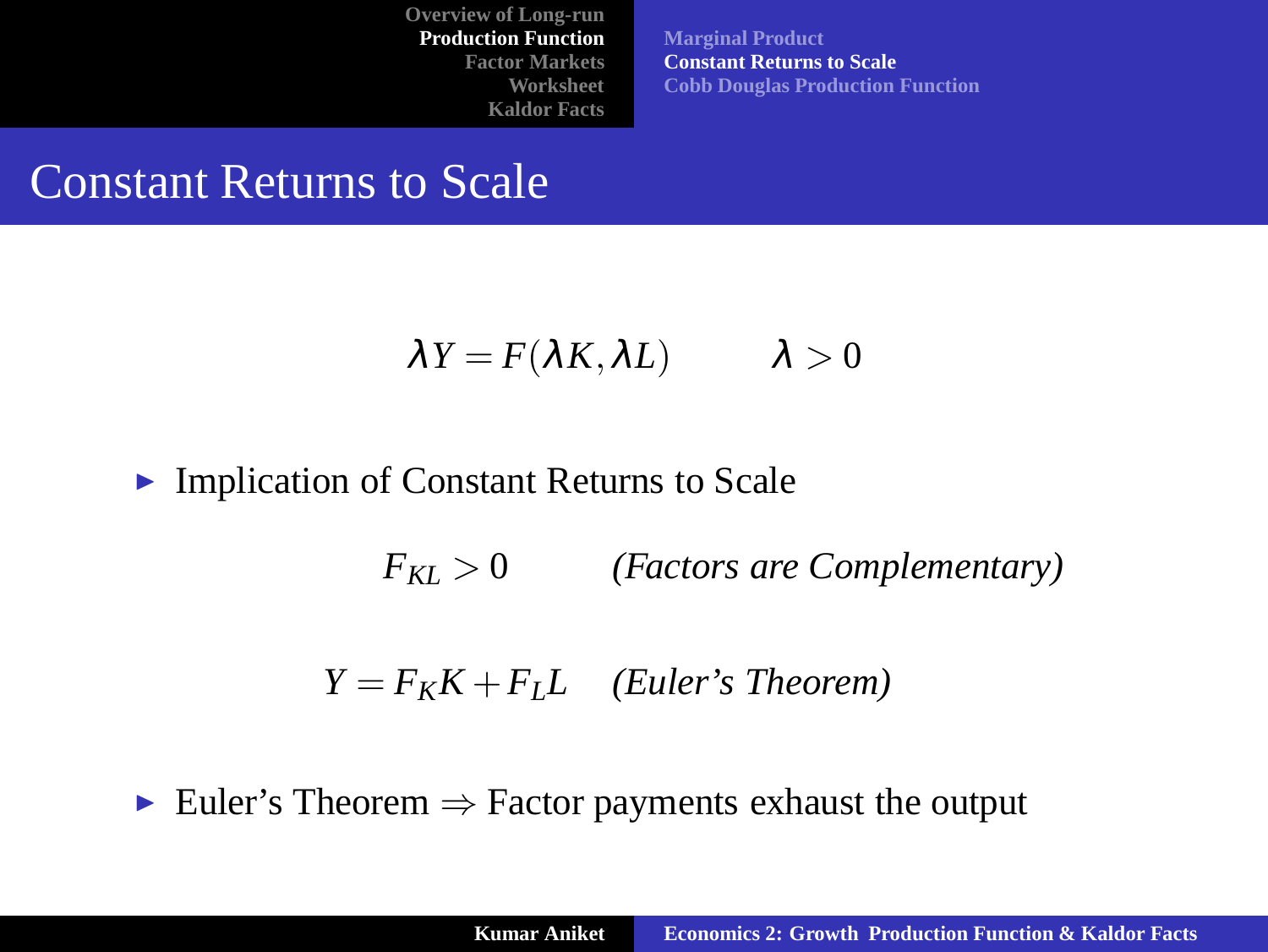**[Marginal Product](#page-3-0) [Constant Returns to Scale](#page-4-0) [Cobb Douglas Production Function](#page-6-0)**

## Constant Return to Scale  $\rightarrow$  Representative Firm

- $\blacktriangleright$  Size does not matter
	- $\triangleright$  The whole country could be one firm
	- $\blacktriangleright$  Alternative, the country could be divided into infinite number of tiny firms
- $\triangleright$  We try to understand the economy by understanding the action of a single *representative* firm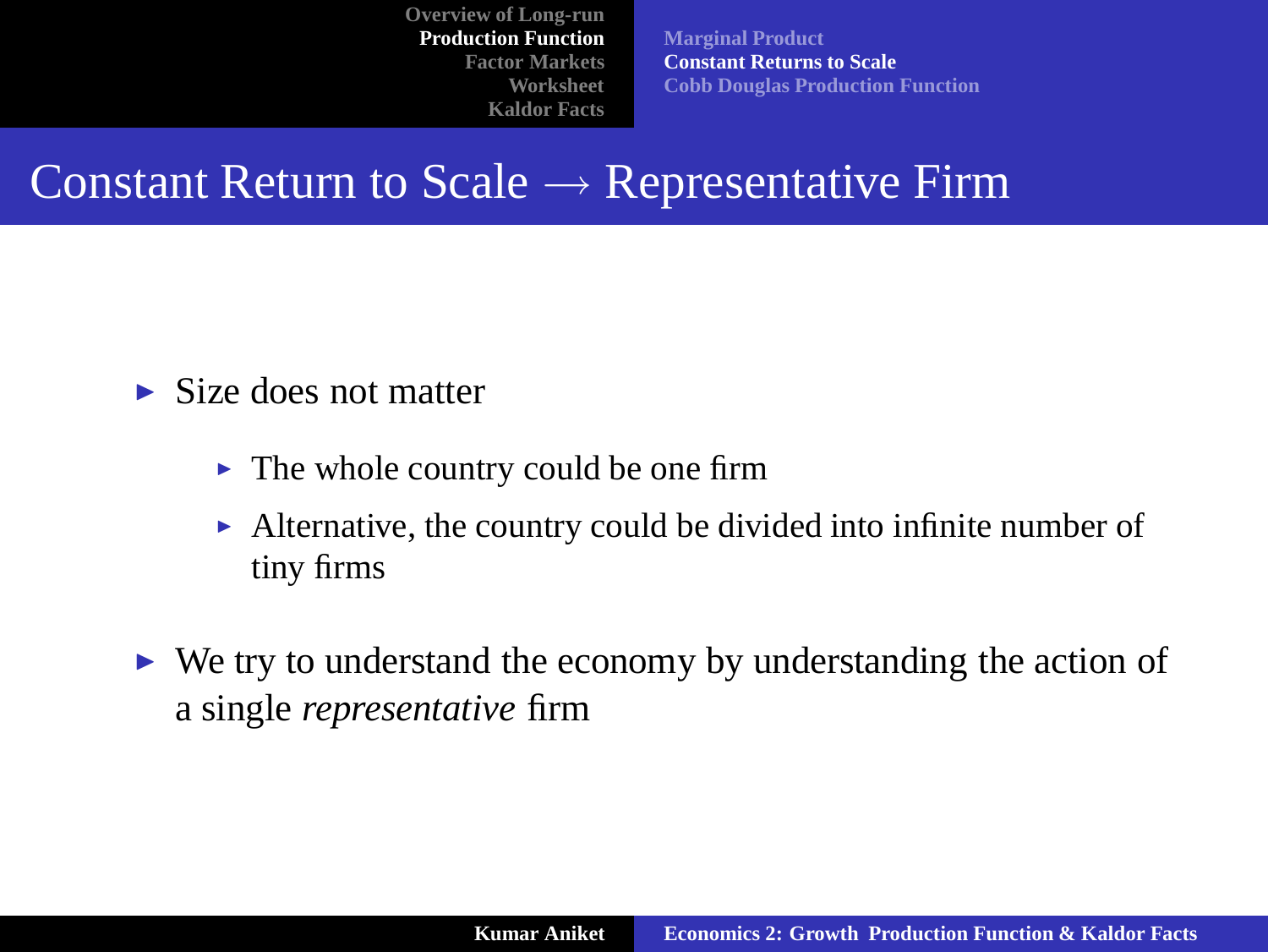**[Marginal Product](#page-3-0) [Constant Returns to Scale](#page-4-0) [Cobb Douglas Production Function](#page-6-0)**

## Cobb-Douglas Production Function

<span id="page-6-0"></span>
$$
Y = AK^{\alpha}L^{1-\alpha}
$$

- $\blacktriangleright$  A: constant (represents state of technology)
- $\triangleright$  A plays a key role in theory of growth
- $\blacktriangleright$  check
	- $\triangleright$  Exhibits constant returns of scale?
	- $\blacktriangleright$  Factors are complementary?
	- $\blacktriangleright$  Euler's theorem is satisfied?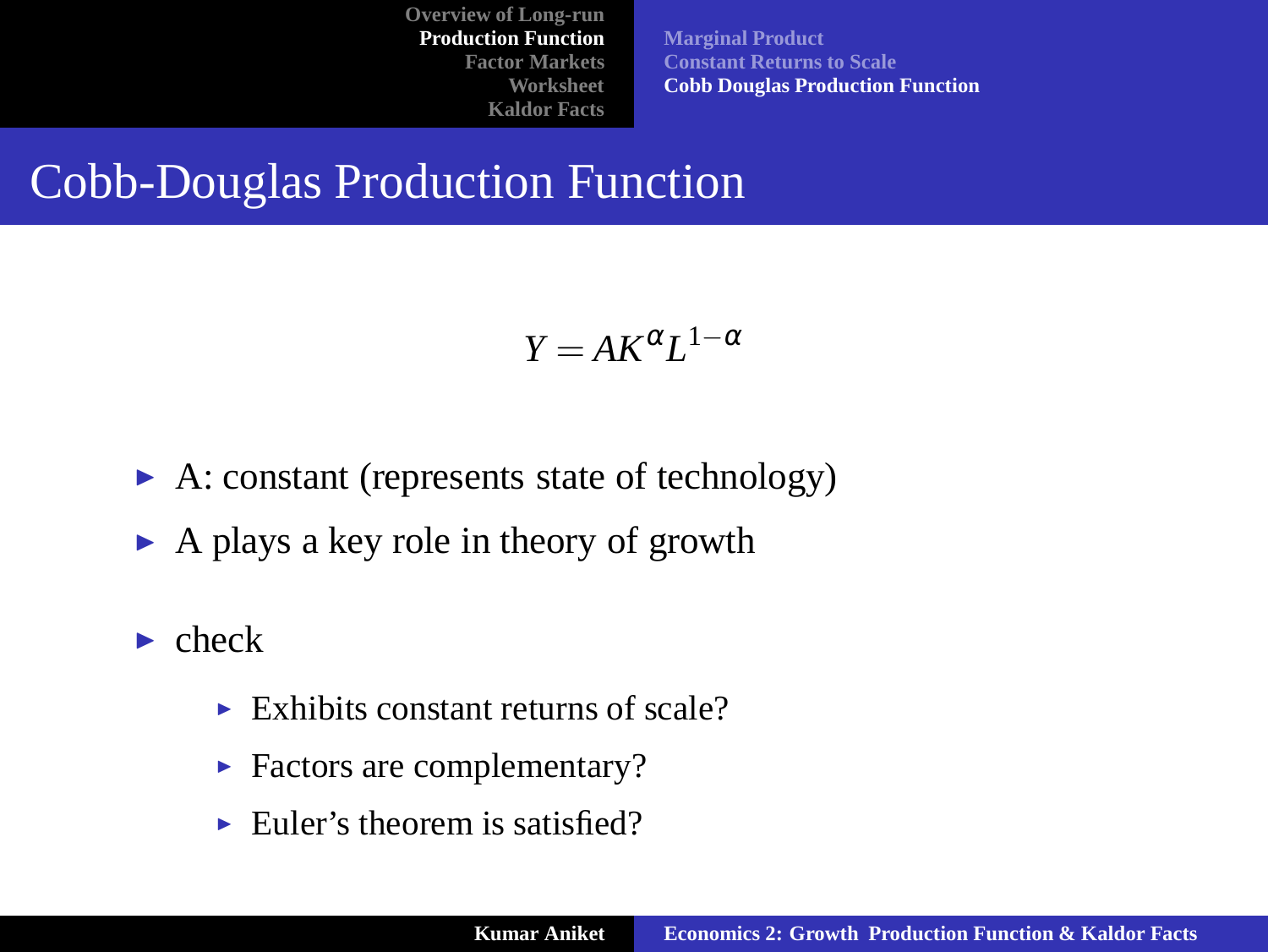**[Representative Firm's Factor Demand](#page-8-0) [Determining Factor Prices](#page-9-0)**

#### Factor Markets

 $\blacktriangleright$  Factor Supply Fixed (inelastic):

<span id="page-7-0"></span>
$$
L^s = \bar{L}
$$

$$
K^s = \bar{K}
$$

- $\blacktriangleright$  Factor Demand determined by firms
- $\triangleright$  Factor prices determined by the demand and supply for factors
	- $\blacktriangleright$  factor prices effectively determined by the demand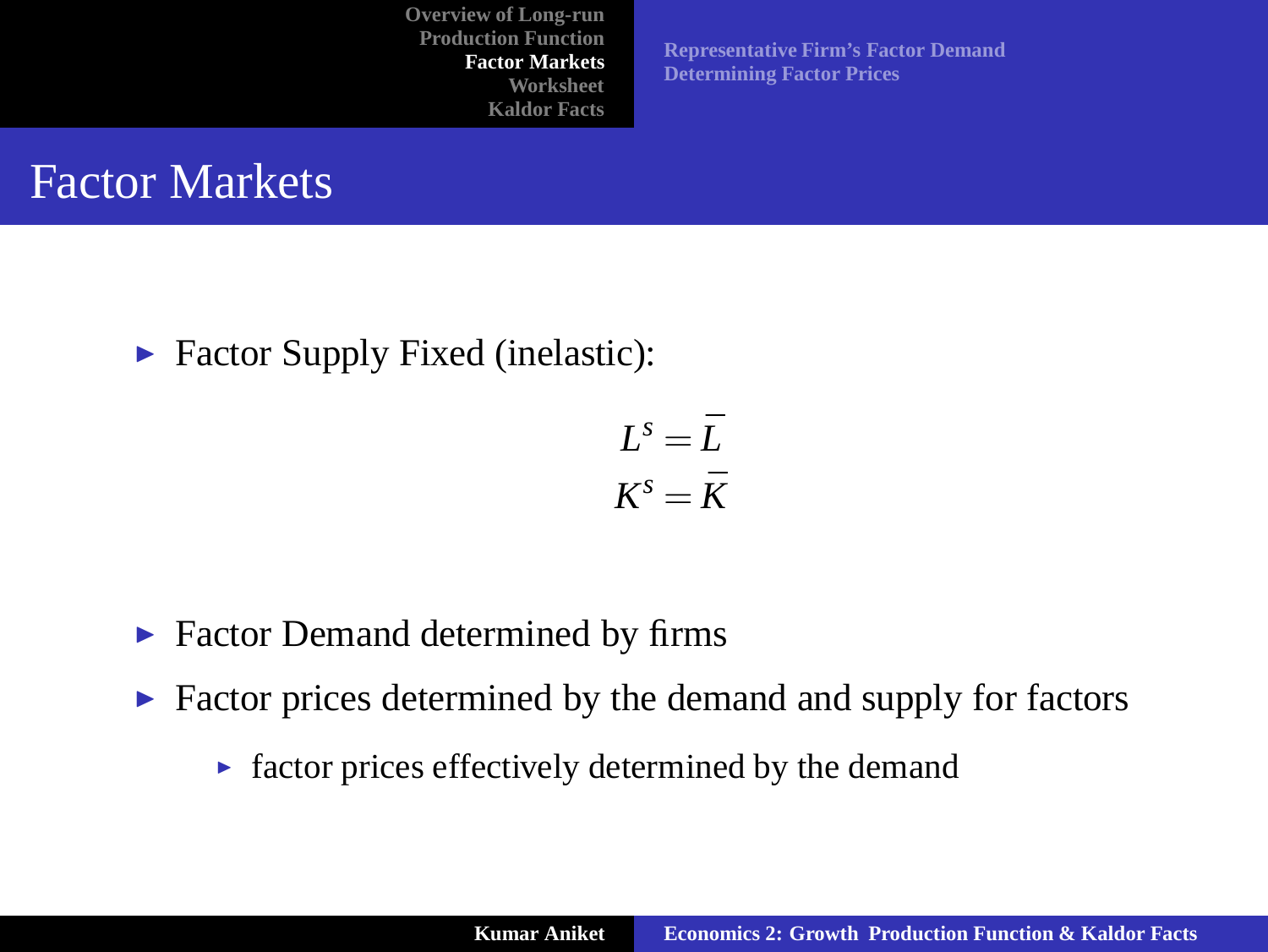**[Representative Firm's Factor Demand](#page-8-0) [Determining Factor Prices](#page-9-0)**

### Profit Maximizing Firm

$$
\Pi = F(K, L) - rK - wL
$$

#### $\blacktriangleright$  First Order Conditions

$$
\frac{\partial \Pi}{\partial K} = F_K(K, L) - r = 0
$$
  

$$
\frac{\partial \Pi}{\partial L} = F_L(K, L) - w = 0
$$

 $\blacktriangleright$  Demand for Factors

<span id="page-8-0"></span>
$$
Kd = L \cdot g(r) \qquad g'(r) < 0
$$
  

$$
Ld = K \cdot h(w) \qquad h'(w) < 0
$$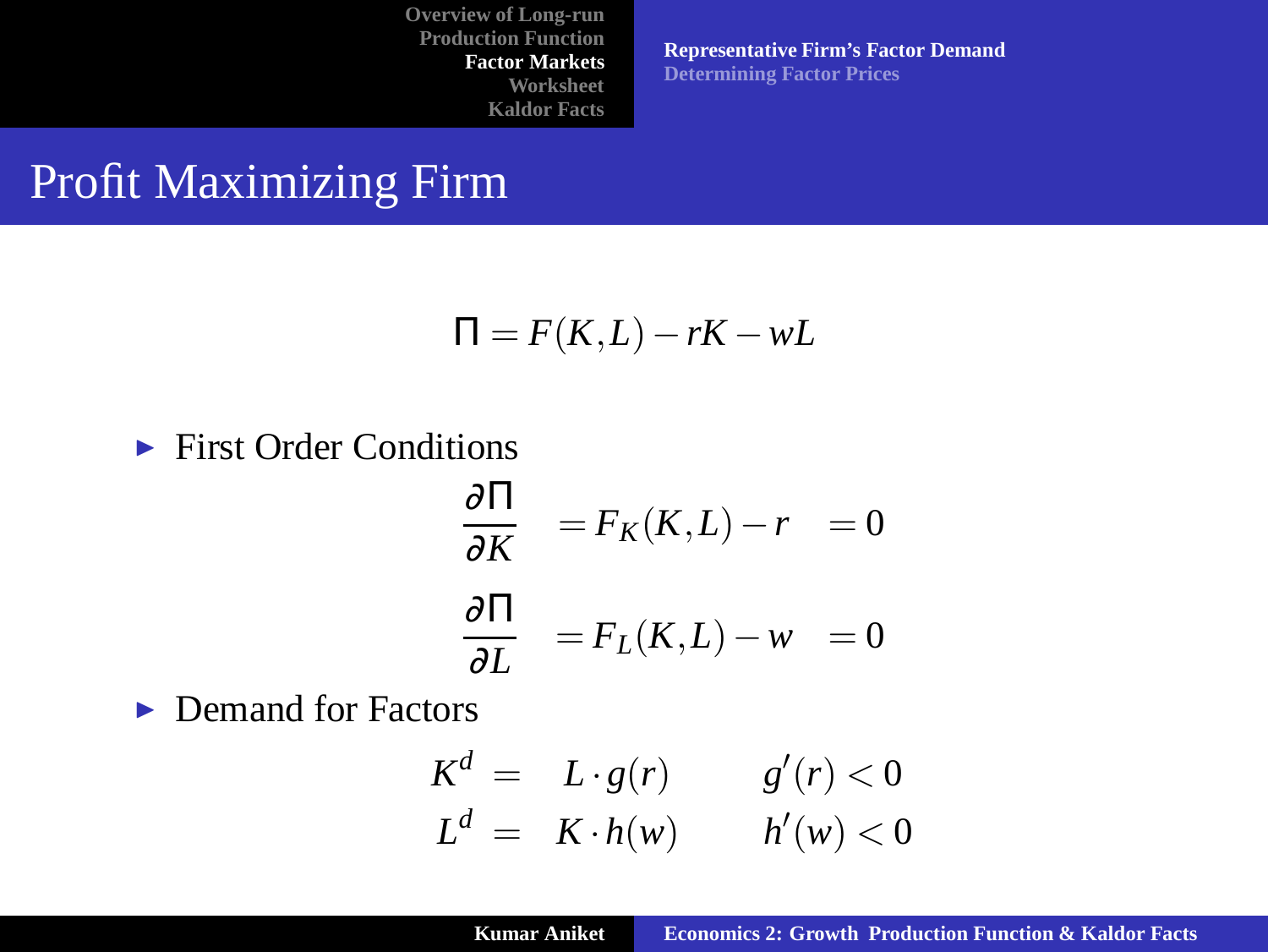**[Representative Firm's Factor Demand](#page-8-0) [Determining Factor Prices](#page-9-0)**

#### Factor Prices

 $\blacktriangleright$  Equate Demand and Supply

$$
\begin{array}{rcl}\n\bar{K} & = & K^d \\
& = & \bar{L}g(r)\n\end{array}
$$

$$
\begin{array}{rcl} \bar{L} & = & L^d \\ & = & \bar{K}h(w) \end{array}
$$

 $\triangleright$  As the exogenous capital-labour ratio increases:

<span id="page-9-0"></span>
$$
\left(\frac{\bar{K}}{\bar{L}}\right)\uparrow \Rightarrow \begin{cases} \downarrow r \\ \uparrow w \end{cases}
$$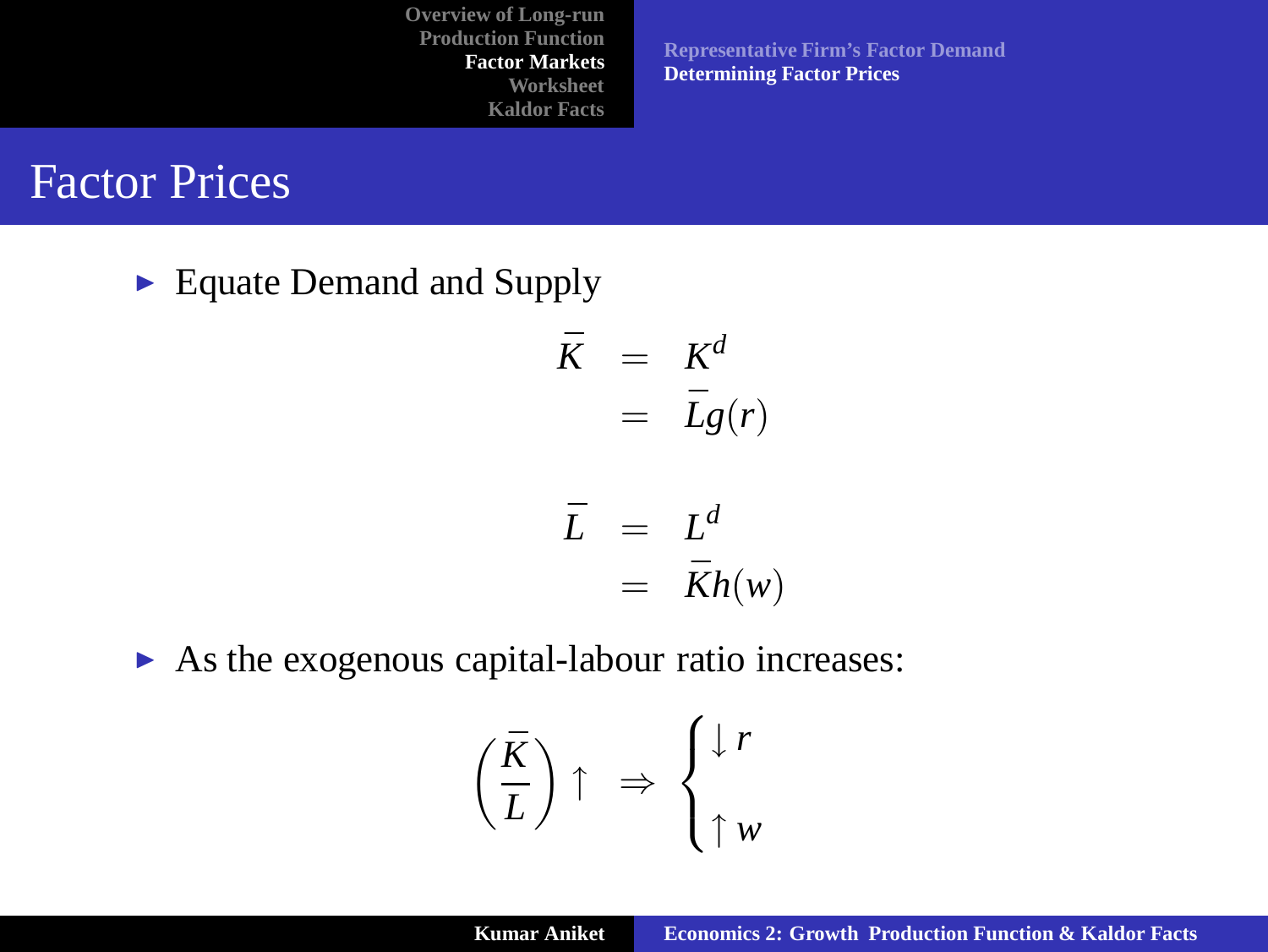### One-worker Production Function

$$
\lambda Y = F(\lambda K, \lambda L)
$$
  
\n
$$
\frac{Y}{L} = F\left(\frac{K}{L}, 1\right) \qquad \lambda = \frac{1}{L}
$$
  
\n
$$
y = f(k) \qquad \qquad y = \frac{Y}{L}; k = \frac{K}{L}
$$

<span id="page-10-0"></span> $\blacktriangleright$  refer to the Worksheet 1